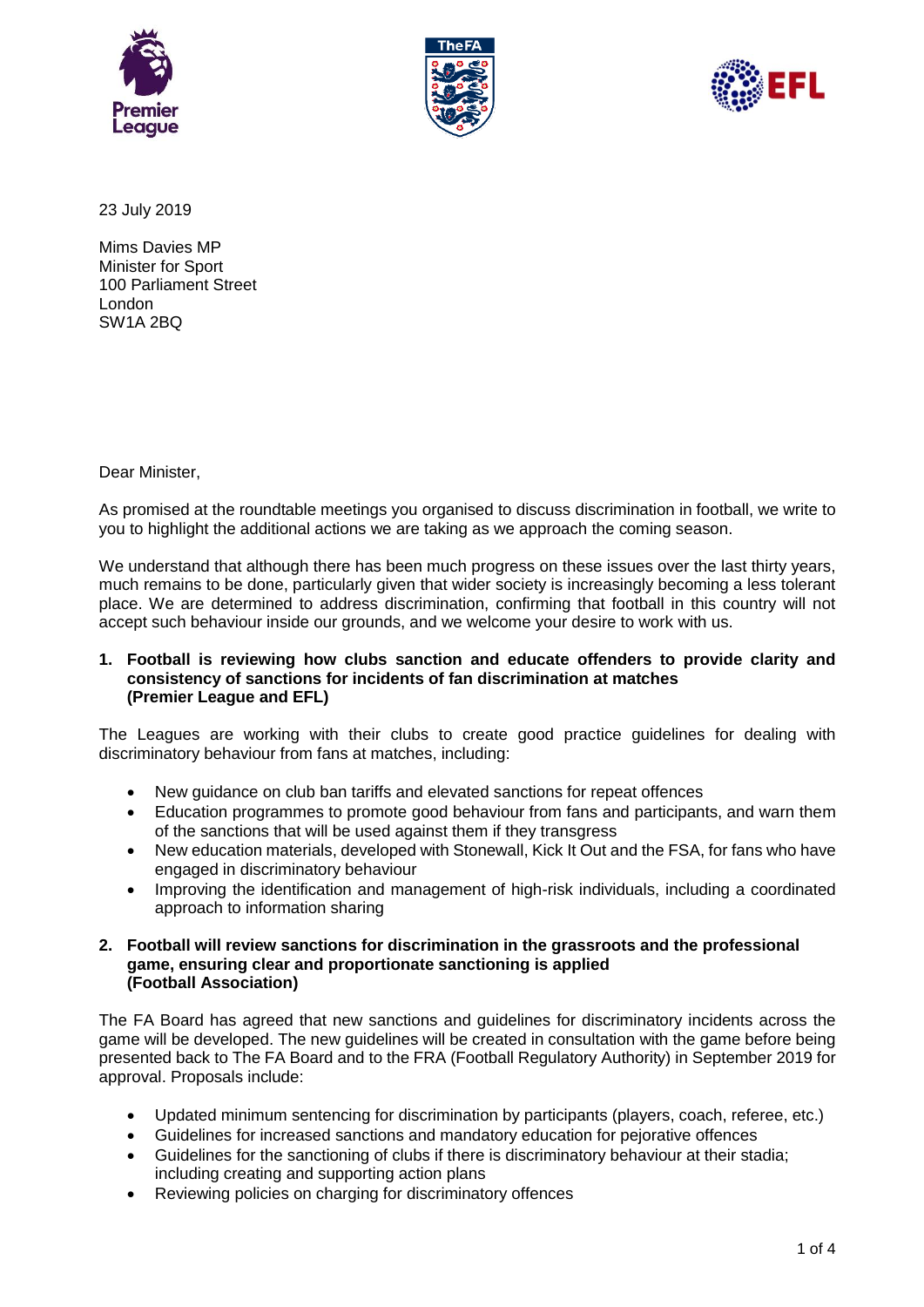





**3. Football will improve steward training, including new modules on recognising and responding to discriminatory behaviour, and create a best practice model for stadia operations (Premier League and EFL)**

The Leagues have conducted a review of steward training as part of a best practice model for dealing with discriminatory behaviour, looking at identifying offenders, evidence gathering and dealing with perpetrators in the stadium. This includes:

- Developing a support plan to help clubs put in place effective measures to deter and, when necessary, deal with the threat of discriminatory behaviour at matches
- Improving quality of CCTV for better recognition of incidents and individuals, and presenting evidence when required
- Extending FF/FSIF funding criteria to include the upgrading of CCTV at clubs
- Coordinating resources more closely with match-day policing, including provision of police arrest teams to games, where appropriate
- Ensuring that identifying discrimination offences is high priority in match-day stadium planning and in the operation of the control room, with appropriate police presence
- Expansion of the use of body worn video by stewards

### **4. Football will improve the flow of incident reporting, ensuring a robust and simple reporting system is provided which fans can use quickly and simply (Premier League)**

The Premier League is leading a review across the game to streamline the systems for incident reporting, making them more effective and easier to access. This includes:

- Best mechanisms for reporting
- Balancing the provision of multiple and single reporting routes
- Improving the speed and effectiveness of responses to complaints
- Greater transparency of processes and outcomes, e.g. data collection and publication

# **5. Football will improve reporting, monitoring and disciplinary systems in the grassroots game (Football Association)**

The FA is reviewing the anti-discrimination approach in grassroots football including reporting, sanctions, education and tackling discrimination at a grassroots level. The FA's National Game Board has approved a pilot during the 2019/20 season which will provide more support for County FAs and the judicial procedures at the grassroots level. This will include:

- New processes to improve the quality and speed of resolving cases
- Additional support for County FAs processing cases and for independent judicial panels
- Ensuring CFAs meet EDI requirements as outlined in the Equality Standard and as part of their reporting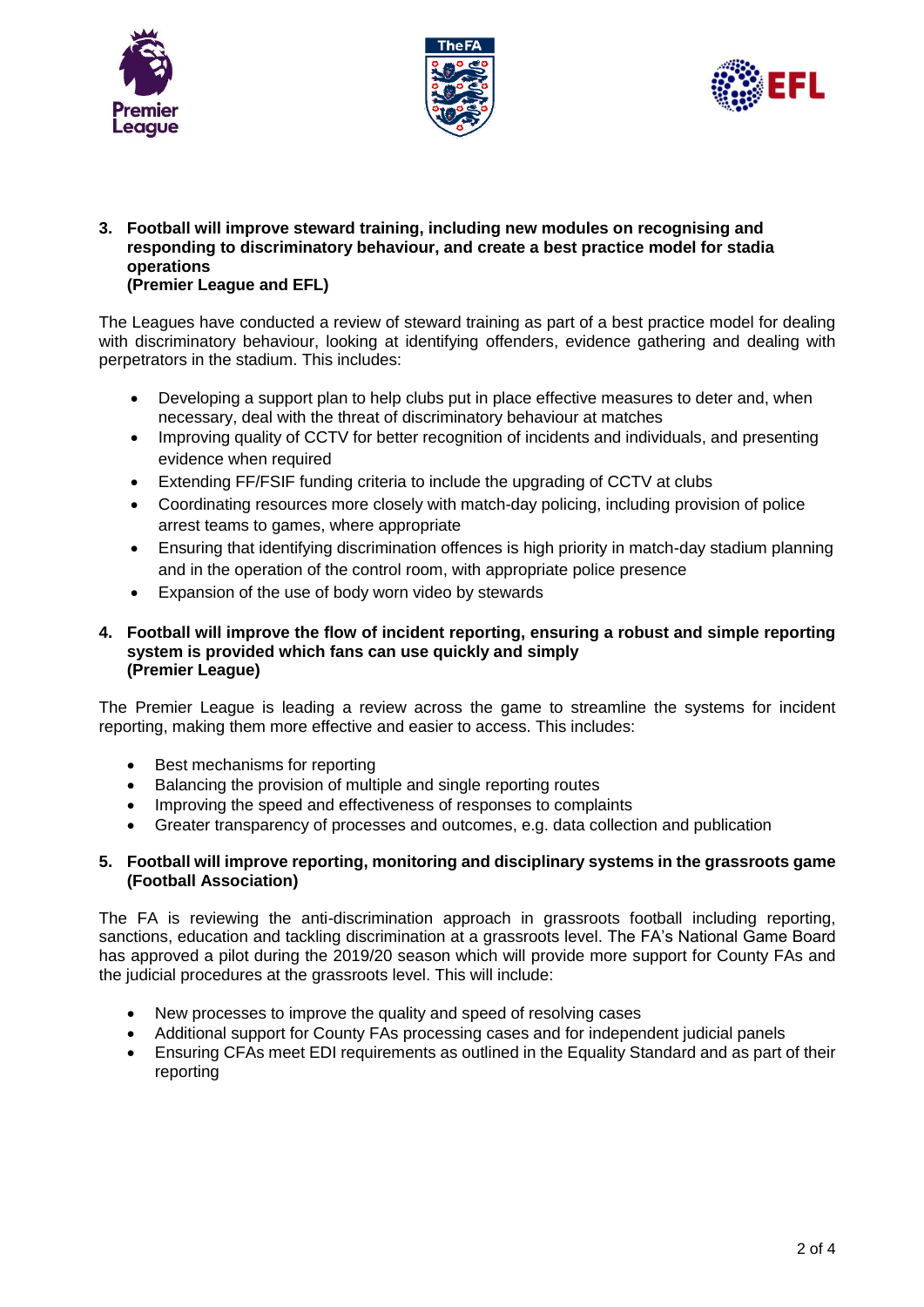





# **6. Football will support BAME and other under-represented people into football professions (Premier League, EFL and FA)**

The football authorities will build on programmes to promote BAME candidates across the game.

- FA targets for leadership and coaching positions, coach bursaries, coach placements and a rule similar to the Rooney Rule at SGP
- Positive action measures in the EFL at first team and academy levels that give minority coaches enhanced interview opportunities
- A new coach work placement scheme funded by the Premier League and PFA is being developed to give minority coaches coaching experience at professional clubs
- EFL and PL to implement EY recommendations to their respective Code of Practice and Equality Standard requirements for professional clubs to ensure a consistency of approach, focusing on developing a culture of continuous improvement
- **7. Football will support the education system by prioritising equality, diversity and inclusion learning in its school programmes. (Premier League and EFL)**

The football authorities will continue to support schools and communities in promoting inclusion through football education programmes, particularly the Primary Stars programme, which is delivered across the country by Premier League and EFL clubs.

- Extensive programmes on EDI, citizenship and resilience will be amongst the highest priorities for Premier League Primary Stars in the coming school year
- Continue to prioritise inclusion in the EFL and PL's directly delivered community programmes
- Continue to provide inclusion as part of scholars training and post-18 player educations in clubs

Football is working to eliminate discrimination from our game and will contribute to efforts to effect change in society more widely. We are concerned that unacceptable abuse is now commonplace in the unregulated environments created by digital media and reflected by changes in how people speak and engage in debate. We welcome your determination in approaching the issue and thoughts about how the Department can help further by coordinating key actions in Government which would help us all fight discrimination. Specifically, we would welcome DCMS's support in:

- Leading a review of football banning orders with the CPS, Home Office, Police and football authorities
- Leading a working group on discrimination on social media and how social media providers can help prevent discriminatory and abusive behaviour
- Reviewing whether football's unspent Apprenticeship Levy funds can be used for steward training and vocational courses which would widen representation in skilled areas of the football industry

We welcome your continued support in this area and would be happy for you to outline any of these actions in advance of recess. We would also welcome confirmation of the support Government can provide in reviewing football banning orders, discrimination on social media, (building on encouraging proposals outlined in the recent Online Harms White Paper) and the Apprenticeship Levy.